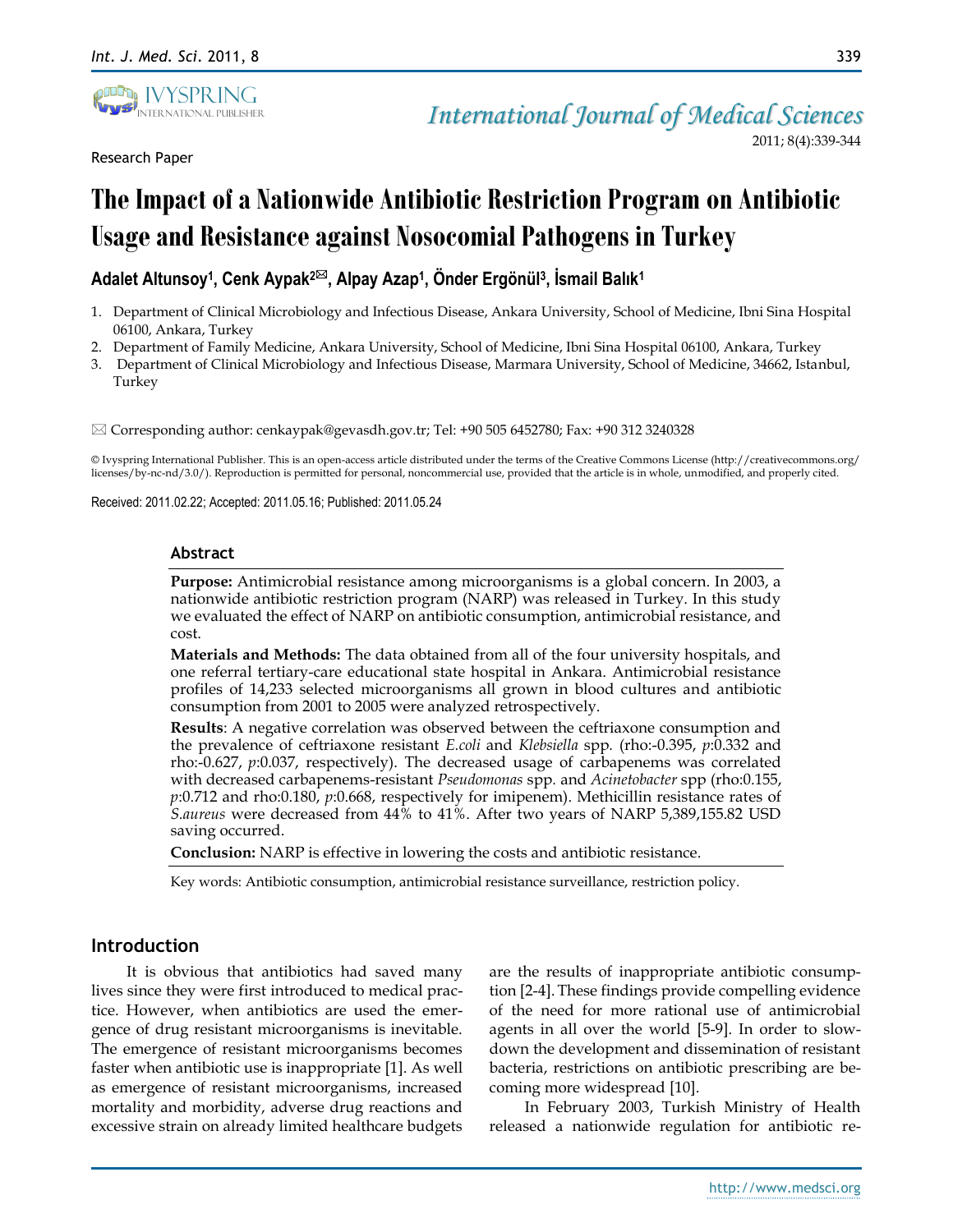striction. According to nationwide antibiotic restriction program (NARP), carbapenems, glycopeptids, piperacillin/tazobactam, ticarcillin/clavulanate were considered as restricted antibiotics that could be used only with the approval of an infectious disease specialist (IDS). Parenteral quinolones, 3(rd) and 4(th) generation cephalosporins, netilmisin, amikacin could still be prescribed by all specialists just for the first 72 h of treatment but further utilization required IDS approval.

In this multicenter study we aimed to assess the impact of the antibiotic restriction policy on the antibiotic use, financial cost and resistance patterns of leading nosocomial pathogens.

### **Materials and Methods**

**Hospital setting and antibiotic policy:** NARP was initiated in Turkey in February 2003 by a central regulation of Ministry of Health and was announced nation-wide via official newspaper of the state [11]. This is a quasi-experimental study performed in four year period, which included two years before and after of the initiation of NARP in 2003. The study included the data obtained from all of the four university hospitals, and one referral tertiary-care educational state hospital in Ankara. These hospitals have a total of 6668 beds.

**Microbiologic studies:** Microbiology laboratory results of hospitals were evaluated retrospectively. Significant nosocomial pathogens, namely *Pseudomonas* spp*., Escherichia coli, Klebsiella* spp., *Acinetobacter*  spp*., Staphylococcus aureus* obtained from at least one set of blood cultures of the inpatients were included. More than one set of the same isolates from the same patient were counted as one microorganism. All laboratories were using automatic blood culture systems (Bac-Tec<sup>®</sup> Becton-Dickinson, BacT-ALERT<sup>®</sup> BioMerieux) and performing antimicrobial resistance testing by Kirby Bauer disc diffusion method according to the recommendations of Clinical Laboratory Standart Institute (CLSI) [12]. Resistance patterns of ciprofloxacin, 3(rd) and 4(th) generation cephalosporins, (ceftazidime, ceftriaxone, cefepime), piperacillin-tazobactam, carbapenems (imipenem, meropenem), aminoglycosides (amikacin, gentamicin) against aforementioned pathogens were analysed. Bacterial idenfications were performed by conventional methods and automatic systems (API  $20E^{\circledast}$ strips BioMerieux, BBL Crystal<sup>®</sup> Becton-Dickinson).

**Antibiotic expenditure and cost:** Aggregate amount of antibiotic consumption as total weight 340

(gram) and number of boxes were calculated from two databases, 1) Hospital pharmacy computer databases, and 2) International Medication System (IMS). Because Turkey is an inflation country we have escalated all antibiotic prices. The cost of antibiotics was calculated as US dollars (USD).

**Statistical Analysis:** Rates in every 6 months periods of the study period were analyzed by comparison of proportions with the chi-square test. Correlations between antibiotic resistance and consumption calculated by two-tailed Spearman's coefficient (*r*) for non-parametric correlations. A *P* value of less than 0.05 was regarded as significant. Software package STATA 9.0 (USA) was used for the analysis.

# **Results**

In total, 14,233 microorganisms were enrolled in the study from 2001 to 2005. Of which 5371 were *E.coli*, 1323 *Klebsiella* spp., 1101 *Acinetobacter* spp., 1637 *Pseudomonas* spp., 4801 *S.aureus*. Data on bacterial resistance are summarized in table 1.

Changes in the consumption of given antimicrobials for two years before and after the initiation of NARP can be seen in table 2.

A negative correlation was observed between the ceftriaxone consumption and the prevalence of ceftriaxone resistant *E.coli* and *Klebsiella* spp*.* (rho:-0.395, *p*=0.332 and rho:-0.627, *p*=0.037, respectively).

Inspite of increased consumption of piperacillin-tazobactam after the NARP, the resistance rates of *E.coli* and *Klebsiella* spp. against piperacillin-tazobactam did not increase significantly (rho:0.626, *p=*0.096 and rho:0.357, *p=*0.385, respectively).

The decreased use of carbapenems was correlated with decreased rate of carbapenem-resistant *Pseudomonas* spp*.* and *Acinetobacter* spp (Spearman rho:0.155, *p=*0.712 and Spearman rho:0.180, *p=*0.668, respectively).

Ceftazidim utilization and resistance rate of *Pseudomonas* spp. to this agent both had downward tendency after NARP. Also methicillin resistance rates of *S.aureus* were decreased from 44% to 41% during the study period. However, this relationship was not statically significant (*p*=0,866).

The cost of antibiotic utilization before and after NARP for selected drugs is shown in Table 3. It was found out totally 5,389,155.82 USD saved in the budget for two years period.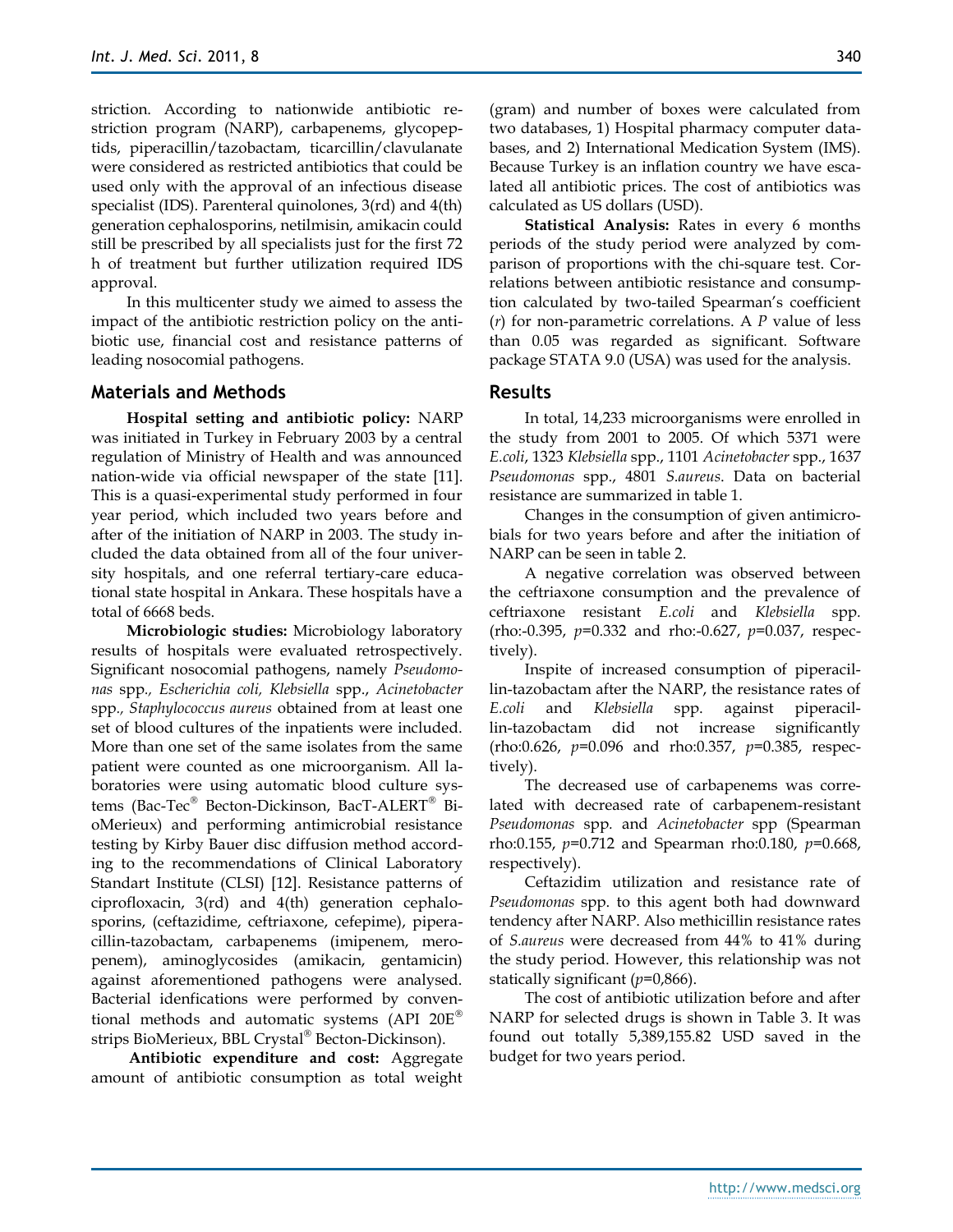|                           | Resistance rate (%)                 |                             |              |                |
|---------------------------|-------------------------------------|-----------------------------|--------------|----------------|
|                           | <b>Before NARP</b><br>2001 and 2002 | After NARP<br>2003 and 2004 | % Difference | <i>p</i> Value |
| E.coli / ceftriaxone      | 22                                  | 34.8                        | $+12.8$      | <b>NS</b>      |
| E.coli / PIP-TAZO**       | 16.8                                | 24.3                        | $+7.5$       | NS             |
| Klebsiella/ceftriaxone    | 29.3                                | 39.3                        | $+10$        | <b>NS</b>      |
| Klebsiella/ PIP-TAZO**    | 25.5                                | 33.8                        | $+8.3$       | <b>NS</b>      |
| Acinetobacter/imipenem    | 51.3                                | 45                          | $-6.3$       | <b>NS</b>      |
| Pseudomonas/ceftazidim    | 48.5                                | 42.8                        | $-5.7$       | <b>NS</b>      |
| Staph. Aureus/methicillin | 44                                  | 41                          | $-3.0$       | <b>NS</b>      |

# **Table 1.** Impact of NARP\* on bacterial resistance rates for the selected antibiotics

\*nationwide antibiotic restriction program, \*\*piperacillin-tazobactam

NS:not significant, p>0.05.

#### **Table 2:** Comparison of antibiotic consumption two years before and after the initiation of NARP\*

| <b>Restricted Antibiotics</b> | Antibiotic consumption (grams) |             | % difference |
|-------------------------------|--------------------------------|-------------|--------------|
|                               | $2001+2002$                    | $2003+2004$ |              |
| Meropenem                     | 113362                         | 85236       | $-24.8$      |
| Imipenem                      | 50532                          | 45935.2     | $-9.1$       |
| Ceftazidim                    | 60074                          | 38129       | $-36.5$      |
| Ceftriaxone                   | 300955                         | 190281      | $-36.8$      |
| PIP-TAZO*                     | 270594                         | 417114      | $+54.1$      |
| Cefepime                      | 100588                         | 121799      | $+21.1$      |
| Vancomycin                    | 113362                         | 85236       | $-17.8$      |
| Teicoplanin                   | 50532                          | 45935.2     | $-1.4$       |
| Total                         | 60074                          | 38129       | $-11.3$      |

\*nationwide antibiotic restriction program, \*\*piperacillin-tazobactam

#### **Table 3.** Comparison of cost of antibiotics

| <b>Restricted Antibiotics</b> | Cost (US \$)  |               | % difference |
|-------------------------------|---------------|---------------|--------------|
|                               | $2001+2002$   | $2003+2004$   |              |
| Meropenem                     | 9,517,646.80  | 7,156,244.09  | $-24.8$      |
| Imipenem                      | 3,728,250.96  | 3,389,099.06  | $-9.1$       |
| Ceftazidim                    | 1,559,280.74  | 989,676.32    | $-36.5$      |
| Ceftriaxone                   | 7,946,415.82  | 5,024,179.52  | $-36.8$      |
| PIP-TAZO*                     | 2,310,030.91  | 3,561,111.98  | $+54.1$      |
| Cefepime                      | 1,918,011.98  | 2,322,463.33  | $+21.1$      |
| Vancomycin                    | 3,403,176.00  | 2,797,636.80  | $-17.8$      |
| Teicoplanin                   | 17,328,037.09 | 17,081,283.38 | $-1.4$       |
| Total                         | 47,710,850.30 | 42,321,694.48 | $-11.3$      |

\*piperacillin-tazobactam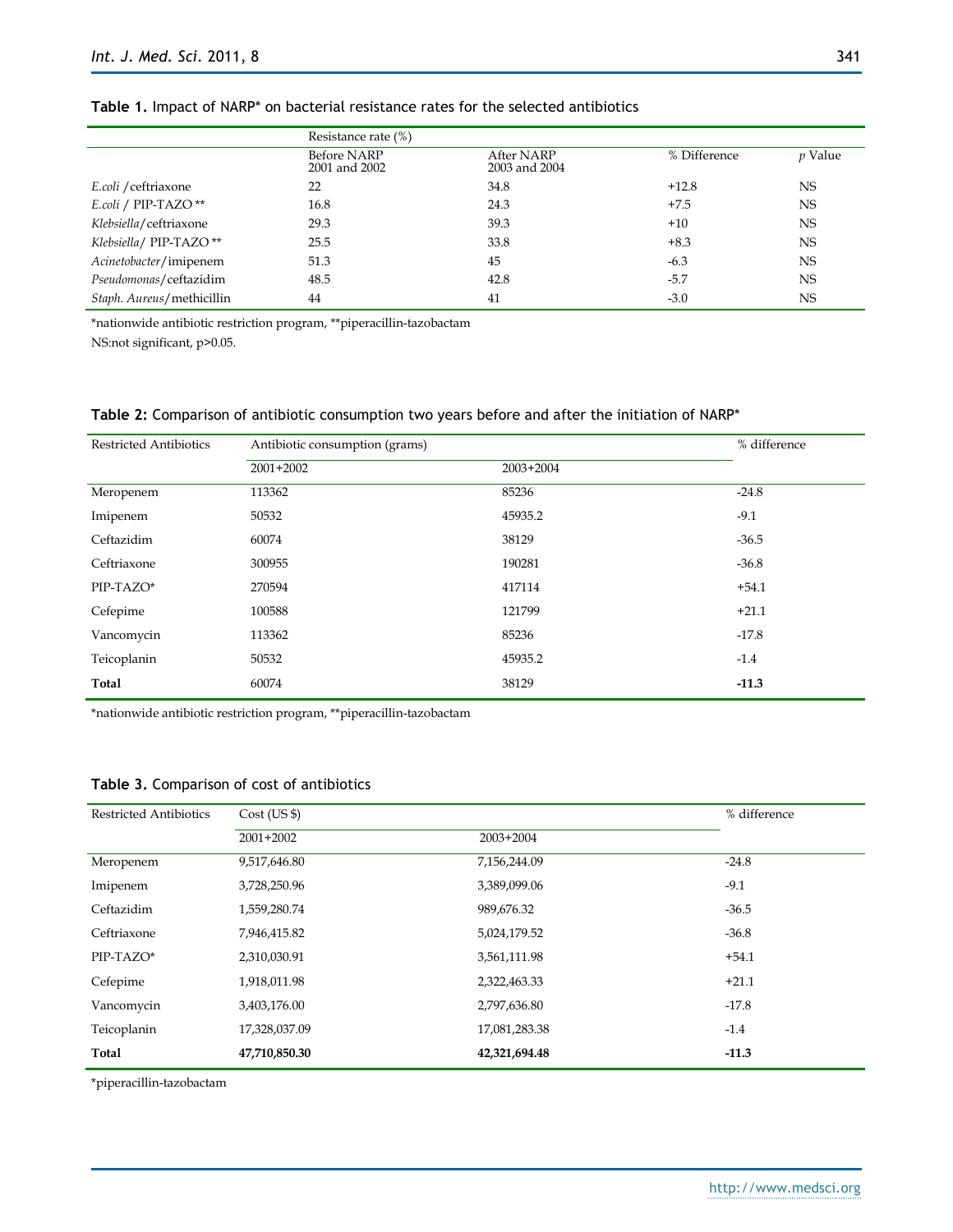#### **Discussion**

Antibiotics are among the most frequently prescribed drugs. A close association exists between resistance rate and the amount of antimicrobial agents used [1]. This indicates a serious need to control antibiotic consumption. Optimization of antibiotic usage not only prevents increase in resistance but also cuts down the healthcare costs.

Several strategies for regulating antimicrobial prescribing have been proposed, such as health care provider educational programmes, development of prescribing guidelines, monitoring resistance patterns, feedback activities, introduction of order forms, formulary replacement or institutional restrictions, and limitation of contacts between physicians and pharmaceutical representatives [13-16]. It has been reported that the requirement for approval from an IDS is the most effective control method [17, 18]. The studies on antibiotic restriction policies are generally about financial concerns and antibiotic utilization but the bacterial resistance are not usually co analysed [19]. We conducted this comprehensive multi centric study to evaluate the effect of a nationwide restriction programme on both antibiotic consumption and antimicrobial resistance rates.

Few hospitals had a restriction policy before 2003 in Turkey. Five tertiary-care educational hospitals from which we collected data for this study had already applied a local antibiotic restriction policy and all five centres had founded infection control committees many years before the initiation of the NARP. Even in these selected centres already applying local antibiotic restriction policies the utilisation of many of the restricted antibiotics was decreased and the trend of resistance rates became downwards after implementation of NARP. The amount of money saved increased further. After two years of NARP 5,389,155.82 USD saving occurred in the selected drugs. The restriction policy has resulted in clear and immediate saving. The long term influence on medical budget may be stronger than the beginning. The financial impact of antimicrobial restriction program has been shown both in developed and developing countries [6, 17, 20-23].

The resistance rates of given microorganisms for all of the antibiotics evaluated were not increased significantly. For instance in spite of increased consumption of piperacilin-tazobactam (TZP) after NARP resistance rates did not increase significantly. This finding for TZP is in accordance with the literature [24]. This finding has revealed that restricted antimicrobials has been started to be utilized more rationale after the initiation of NARP. Also carbapenem resistance rates of *Pseudomonas* spp and *Acinetobacter*  spp decreased correlating with decreased consumption of carbapenems after NARP (Spearman rho:0.155, *p*:0.712 and Spearman rho:0.180, *p*:0.668, respectively for imipenem). Falagas *et al*. reported decreased resistance rates of *Pseudomonas aeruginosa* but not of *Acinetobacter baumannii* and *E. coli* isolates by restriction policy [22]. Regal *et al.* have found imipenem resistance of *Pseudomonas aeruginosa* declined fom 20.5% to 12.3% with an 18% reduction in use [25]. A negative correlation was observed between the ceftriaxone consumption and the prevalence of ceftriaxone resistant *E.coli* and *Klebsiella* spp*.* (Spearman rho:-0.395, *p*:0.332 and Spearman rho:-0.627, *p*:0.037, respectively). This finding may partially be explained by a shift in antibiotic consumption toward unrestricted drugs such as second and third generation oral cephalosporines. High cephalosporine use is a well-known risk factor for emergence of ESBL producing *Enterobacteriacea* [26]. It was shown that inappropriate antibiotic use was significantly higher among unrestricted antibiotics than restricted ones in a study comparing antibiotic utilisation before and after NARP in a single centre from Turkey revealed 125.3% increase in the use of 2nd and 3rd generation oral cephalosporins [27]. Furthermore this finding was confirmed by other studies from different parts of world [21, 22]. The shift toward unrestricted antibiotics changes the antimicrobial resistance patterns of certain pathogens. Since parenteral forms of ciprofloxacin and levofloxacin were not restricted for the first three days of therapy by NARP, the consumption of these quinolones was unsurprisingly high. Besides that the use of oral quinolones for maintenance may contribute to the significant increase in prevalence of quinolone resistant *E.coli* strains [28, 29].

There are several limitations of our study. First, we were not able to investigate whether restrictive use of antibiotics in these five tertiary-care settings was associated with a change in frequency of deaths or nursing expenses. Second, we investigated only the restricted antibiotics because of this we do not know the consumption rate of the antibiotics which can be prescribed by all physicians. Third, the study period after NARP may not be long enough to see the changes in antimicrobial resistance. It should be kept in mind that there is a time lag between antibiotic use and possible changes in antibiotic resistance. Austin *et al*. showed that the time scale for emergence of resistance under constant selective pressure is much shorter than decay time after cessation or decline in the level of drug use [30]. Enne *et al*. showed that a huge decrease in sulphonamide prescribing in the UK did not have an effect on the prevalence of resistance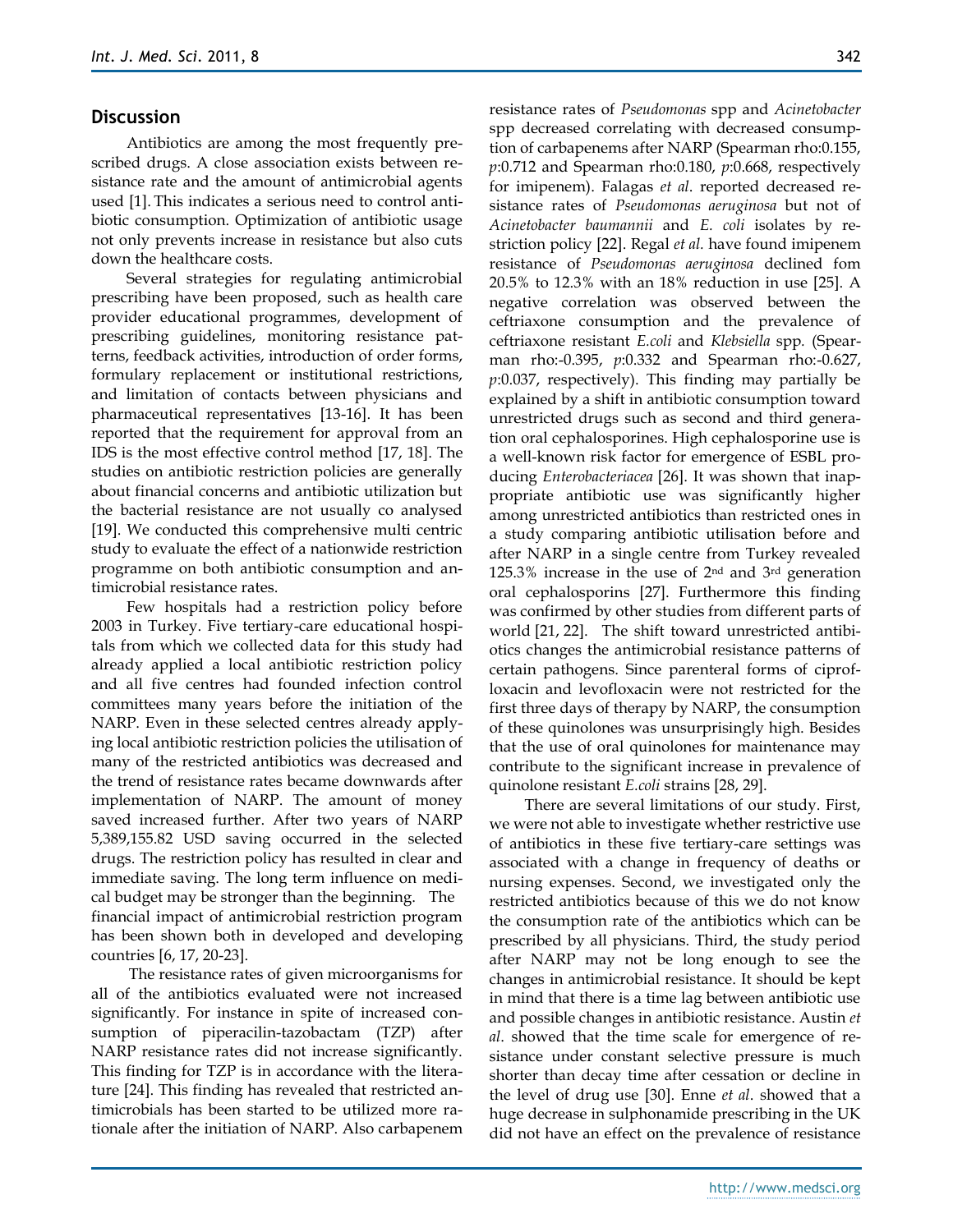to this drug in *E.coli* within a useful time [31]. Although this study comprises two years after the initiation of restriction policy there is still a need for continuous surveillance studies to observe the full impact of the NARP. Fourth, we calculated antibiotic consumption in grams instead of using "daily defined dose" (DDD) to evaluate the consumption because of some concerns. The DDD is a technical unit which is the assumed average maintenance dose per day for the drug's main indication in adults and is assigned by the WHO collaborating centre [32]. Expression of data for antibiotic consumption in DDDs might not adequately address differences in dosage and for specific classes of antibiotics between centres. Also, DDDs do not take into account different doses for children. Hence the use of DDDs for adults to express children's consumption might lead to under presentation of this segment of users in total. All five hospitals in this study have their own paediatric disease wards with 839 beds totally.

In conclusion, although our study has aforementioned limitations and the antibiotic restriction is a controversial issue from many points of view (ethical, pharmaceutical, patient benefit etc.), this is the first multi centric study from Turkey which evaluates the effect of NARP on both antibiotic consumption and antimicrobial resistance rates and indicates that NARP in Turkey was effective in lowering the costs and antibiotic resistance.

#### **Acknowledgements**

The authors thank to Özay Akan, Yeşim Çetinkaya Şardan, Gülşen Hasçelik, Deniz Gür, Fırdevs Aktaş, Dilek Arman, Nedim Sultan, Bülent Beşirbellioğlu and Esra Karakoç for their kindness in data collection.

## **Conflict of Interest**

The authors have declared that no conflict of interest exists.

#### **References**

- 1. Fishman ON. Antimicrobial Stewardship. Am J Med. 2006; 119 (6A): 53-61.
- 2. Polk ER, Fishman ON. Antimicrobial Management: Cost and Resistance. In: Mandell GL, Bennett JE, Dolin R, eds. Principles and Practice of Infectious Diseases, 6th ed. Philadelphia: Churchill Livingstone Inc; 2005: 611-619.
- 3. McGowan JEJr. Economic Impact of Antimicrobial Resistance. Emerg Infect Dis. 2001; 7:286-292.
- 4. Polk R. Optimal Use of Modern Antibiotics: Emerging Trends. Clin Infect Dis. 1999; 29: 264-274.
- 5. Bassetti M, Di Biagio A, Rebesco B, Amalfitano ME, Topal J, Bassetti D. The effect of formulary restriction in the use of antibiotics in Italian hospital. Eur J Clin Pharmacol 2001; 57:529-534.
- 6. Ruttimann S, Keck B, Hartmeier C, Maetzel A, Bucher HC. Long term antibiotic cost savings from a comprehensive inter-

vention program in a medical department of a university affliated teaching hospital. Clin Infect Dis. 2004; 38:348-356.

- 7. Bantar C, Sartori B, Vesco E, Heft C, Saúl M, Salamone F, Oliva ME. A hospital wide intervention program to optimize the quality of antibiotic use: Impact on prescribing practice, antibiotic consumption, cost savings, and bacterial resistance. Clin Infect Dis. 2003; 37:180-186.
- 8. Vlahovic-Palcevski V, Morovic M, Palcevski G. Antibiotic utilization at the university hospital after introducing an antibiotic policy. Eur J Clin Pharmacol. 2000; 56:97-101.
- 9. Saizy-Callaert S, Causse R, Furhman C, Le Paih MF, Thébault A, Chouaïd C. Impact of a multidisciplinary approach to the control of antibiotic prescription in a general hospital. J Hosp Infect. 2003; 53:177-182.
- 10. Garau J. Impact of antibiotic restrictions: The ethical perspective. Clin Microbiol Infect. 2006; 12(suppl 5):16-24.
- 11. No authors listed. 1 February 2003, No: 25011. Turkish official gazette. 2003.
- 12. National Committee for Clinical Laboratory Standards. Performance Standards for Antimicrobial Susceptibility Testing. Wayne, PA, USA: 13th Informational Supplement M100-S13 NCCLS; 2003.
- 13. Rubin MA, Samore MH. Antimicrobial use and resistance. Curr Infect Dis Rep. 2002; 4:491-497.
- 14. Gyssens IC, Meer JWM. Quality of antimicrobial drug prescription in hospital. Clin Microbiol Infec. 2001; 7:12-15.
- 15. Couper MR. Strategies for the rational use of antimicrobials. Clin Infect Dis. 1997; 24:54-56.
- 16. le Grand A, Hogerzeil HV, Haaijer-Ruskamp FM. Intervention research in rational use of drugs: a review. Health Policy Plan. 1999; 14:89-102.
- 17. Hirschman SZ, Meyers BR, Bradbury K, Mehl B, Gendelman S, Kimelblatt B. Use of antimicrobial agents in a university teaching hospital. Evolution of comprehensive control program. Arch Intern Med. 1988; 148:2001-2007.
- 18. McGowan JEJr. Minimizing antimicrobial resistance: The key role of the infectious diseases physician. Clin Infect Dis. 2004; 38:939-942.
- 19. Wilton P, Smith R, Coast J, Millar M. Strategies to contain the emergence of antimicrobial resistance: a systematic review of effectiveness and cost effectiveness. J Health Serv Res Policy. 2002; 7:111-116.
- 20. John JF, Fishman ON. Programmatic role of the infectious diseases physician in controlling antimicrobial costs in the hospital. Clin Infect Dis. 1997; 24:471-485.
- 21. Bassetti M, Biagio AD, Rebesco B, Cenderello G, Amalfitano ME, Bassetti D. Impact of an antimicrobial formulary and restriction policy in the largest hospital in Italy. Int J Antimicrob Agents. 2000; 16:295-299.
- 22. [Falagas ME,](http://www.ncbi.nlm.nih.gov/pubmed?term=%22Falagas%20ME%22%5BAuthor%5D) [Bliziotis IA,](http://www.ncbi.nlm.nih.gov/pubmed?term=%22Bliziotis%20IA%22%5BAuthor%5D) [Michalopoulos A,](http://www.ncbi.nlm.nih.gov/pubmed?term=%22Michalopoulos%20A%22%5BAuthor%5D) [Sermaides G,](http://www.ncbi.nlm.nih.gov/pubmed?term=%22Sermaides%20G%22%5BAuthor%5D) [Pa](http://www.ncbi.nlm.nih.gov/pubmed?term=%22Papaioannou%20VE%22%5BAuthor%5D)[paioannou VE,](http://www.ncbi.nlm.nih.gov/pubmed?term=%22Papaioannou%20VE%22%5BAuthor%5D) [Nikita D,](http://www.ncbi.nlm.nih.gov/pubmed?term=%22Nikita%20D%22%5BAuthor%5D) [Choulis N.](http://www.ncbi.nlm.nih.gov/pubmed?term=%22Choulis%20N%22%5BAuthor%5D) Effect of a policy for restriction of selected classes of antibiotics on antimicrobial drug cost and resistance. [J Chemother.](javascript:AL_get(this,%20) 2007; 19(2):178-184.
- 23. [Siddiqui S,](http://www.ncbi.nlm.nih.gov/pubmed?term=%22Siddiqui%20S%22%5BAuthor%5D) [Hussein K,](http://www.ncbi.nlm.nih.gov/pubmed?term=%22Hussein%20K%22%5BAuthor%5D) [Manasia R,](http://www.ncbi.nlm.nih.gov/pubmed?term=%22Manasia%20R%22%5BAuthor%5D) [Samad A,](http://www.ncbi.nlm.nih.gov/pubmed?term=%22Samad%20A%22%5BAuthor%5D) [Salahuddin N,](http://www.ncbi.nlm.nih.gov/pubmed?term=%22Salahuddin%20N%22%5BAuthor%5D)  [Zafar A,](http://www.ncbi.nlm.nih.gov/pubmed?term=%22Zafar%20A%22%5BAuthor%5D) [Hoda MQ.](http://www.ncbi.nlm.nih.gov/pubmed?term=%22Hoda%20MQ%22%5BAuthor%5D) Impact of antibiotic restriction on broad spectrum antibiotic usage in the ICU of a developing country[. J](javascript:AL_get(this,%20)  [Pak Med Assoc.](javascript:AL_get(this,%20) 2007; 57(10):484-487.
- 24. Petrikkos G, Markogiannakis A, Papaparaskevas J, Daikos GL, Stefanakos G, Zissis NP, Avlamis A. [Differences in the changes](http://www.ncbi.nlm.nih.gov/pubmed/17189092?ordinalpos=2&itool=EntrezSystem2.PEntrez.Pubmed.Pubmed_ResultsPanel.Pubmed_DefaultReportPanel.Pubmed_RVDocSum)  in resistance patterns to third- [and fourth-generation cephalo](http://www.ncbi.nlm.nih.gov/pubmed/17189092?ordinalpos=2&itool=EntrezSystem2.PEntrez.Pubmed.Pubmed_ResultsPanel.Pubmed_DefaultReportPanel.Pubmed_RVDocSum)[sporins and piperacillin/tazobactam](http://www.ncbi.nlm.nih.gov/pubmed/17189092?ordinalpos=2&itool=EntrezSystem2.PEntrez.Pubmed.Pubmed_ResultsPanel.Pubmed_DefaultReportPanel.Pubmed_RVDocSum) among Klebsiella pneu[moniae and Escherichia coli clinical isolates following a re](http://www.ncbi.nlm.nih.gov/pubmed/17189092?ordinalpos=2&itool=EntrezSystem2.PEntrez.Pubmed.Pubmed_ResultsPanel.Pubmed_DefaultReportPanel.Pubmed_RVDocSum)[striction policy in a Greek tertiary care hospital.](http://www.ncbi.nlm.nih.gov/pubmed/17189092?ordinalpos=2&itool=EntrezSystem2.PEntrez.Pubmed.Pubmed_ResultsPanel.Pubmed_DefaultReportPanel.Pubmed_RVDocSum) Int J Antimicrob Agents. 2007; 29(1):34-38.
- 25. [Regal RE,](http://www.ncbi.nlm.nih.gov/pubmed?term=%22Regal%20RE%22%5BAuthor%5D) [DePestel DD,](http://www.ncbi.nlm.nih.gov/pubmed?term=%22DePestel%20DD%22%5BAuthor%5D) [VandenBussche HL.](http://www.ncbi.nlm.nih.gov/pubmed?term=%22VandenBussche%20HL%22%5BAuthor%5D) The effect of an antimicrobial restriction program on Pseudomonas aeruginosa